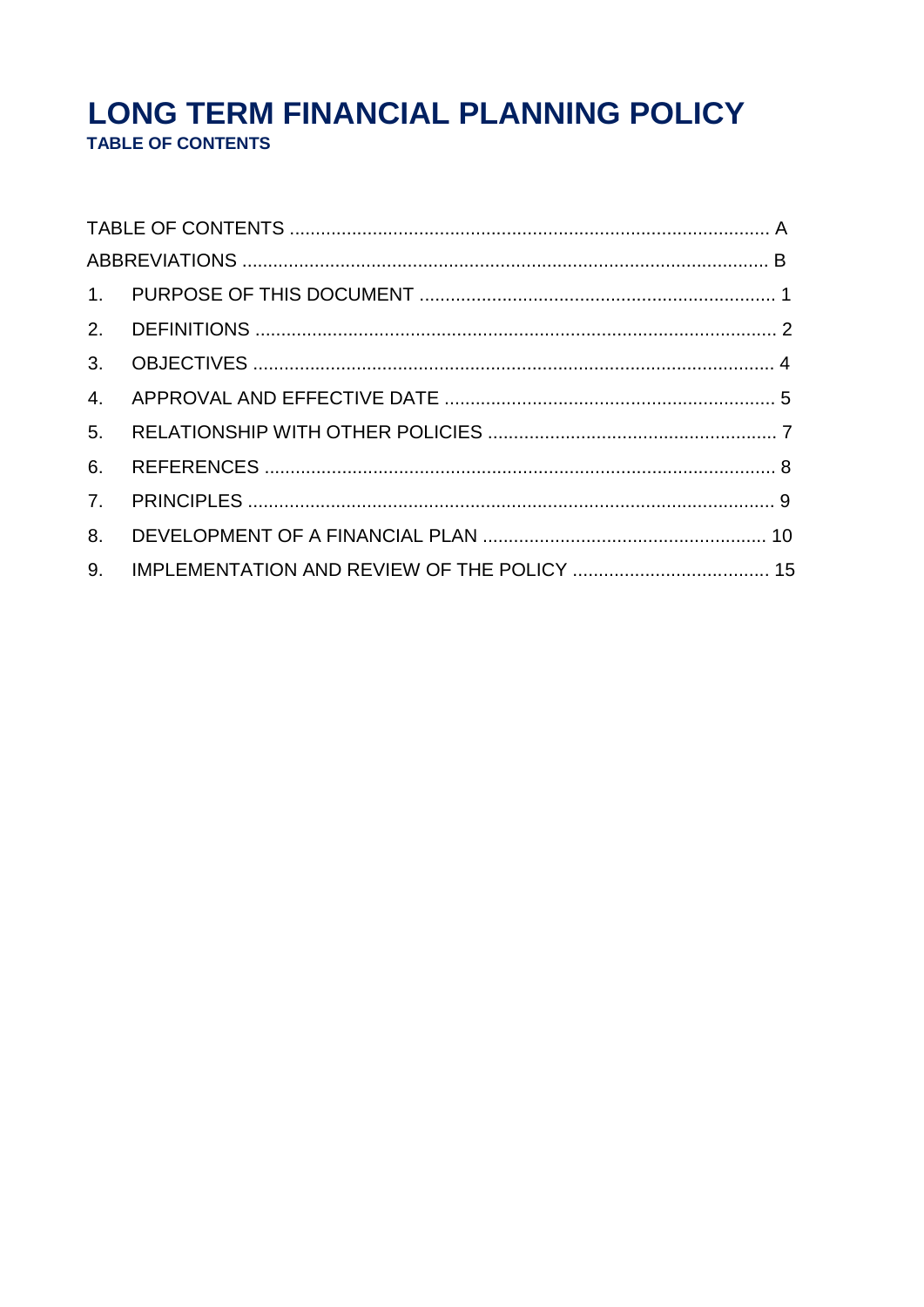#### **ABBREVIATIONS**

- UTDM UThukela District Municipality
- AO Accounting Officer
- CFO Chief Financial Officer
- LTFP Long Term Financial Plan
- IDP Integrated Development Plan
- MFMA Municipal Finance Management Act
- MSA Municipal Systems Act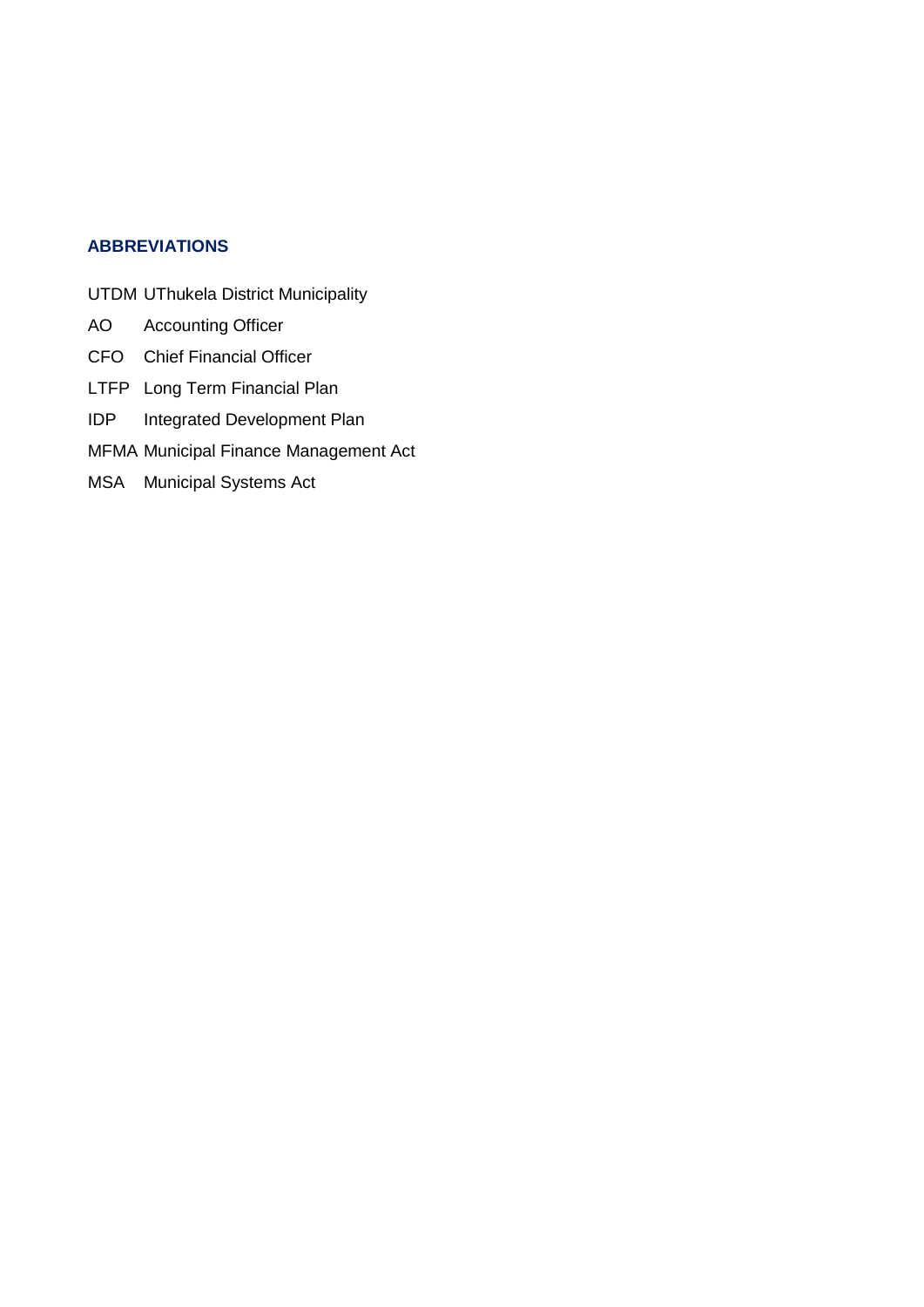## **1. PURPOSE OF THIS DOCUMENT**

This policy sets outs the principles for determining the following:-

The Policy on Long Term Financial Planning is aimed at ensuring that the Municipality has sufficient and cost-effective funding in order to achieve its long term objectives through the implementation of the medium term operating and capital budgets. The purpose of the Policy on Long Term Financial Planning is therefore to:-

- (a) Ensure that all long term financial planning is based on a structured and consistent methodology in order to ensure the long term financial sustainability of the Municipality.
- (b) Identify capital investment requirements and associated funding sources to ensure the future sustainability of the Municipality;
- (c) Identify revenue enhancement and cost saving strategies in order to improve service delivery at affordable rates; and
- (d) Identify new revenue sources as funding for future years.

#### **2. DEFINITIONS**

In this Policy, unless the context otherwise indicates, a word or expression to which a meaning has been assigned in the Local Government: Municipal Finance Management Act, 2003 (Act No 56 of 2003), has the meaning so assigned, and:

**"Accounting Officer"** – means the Municipal Manager and vice versa;

**"Act"** – means the Local Government: Municipal Finance Management Act, 2003 (Act No. 56 of 2003);

**''basic municipal service''** means a municipal service that is necessary to ensure an acceptable and reasonable quality of life and which, if not provided, would endanger public health or safety or the environment;

**"Budget Steering Committee",** a committee established to provide technical assistance to the Mayor in discharging the responsibilities set out in section 53 of the MFMA;

**''budget-related policy''** means a policy of a municipality affecting or affected by the annual budget of the municipality, including –

(a) the tariffs policy which the municipality must adopt in terms of section 74 of the Municipal Systems Act;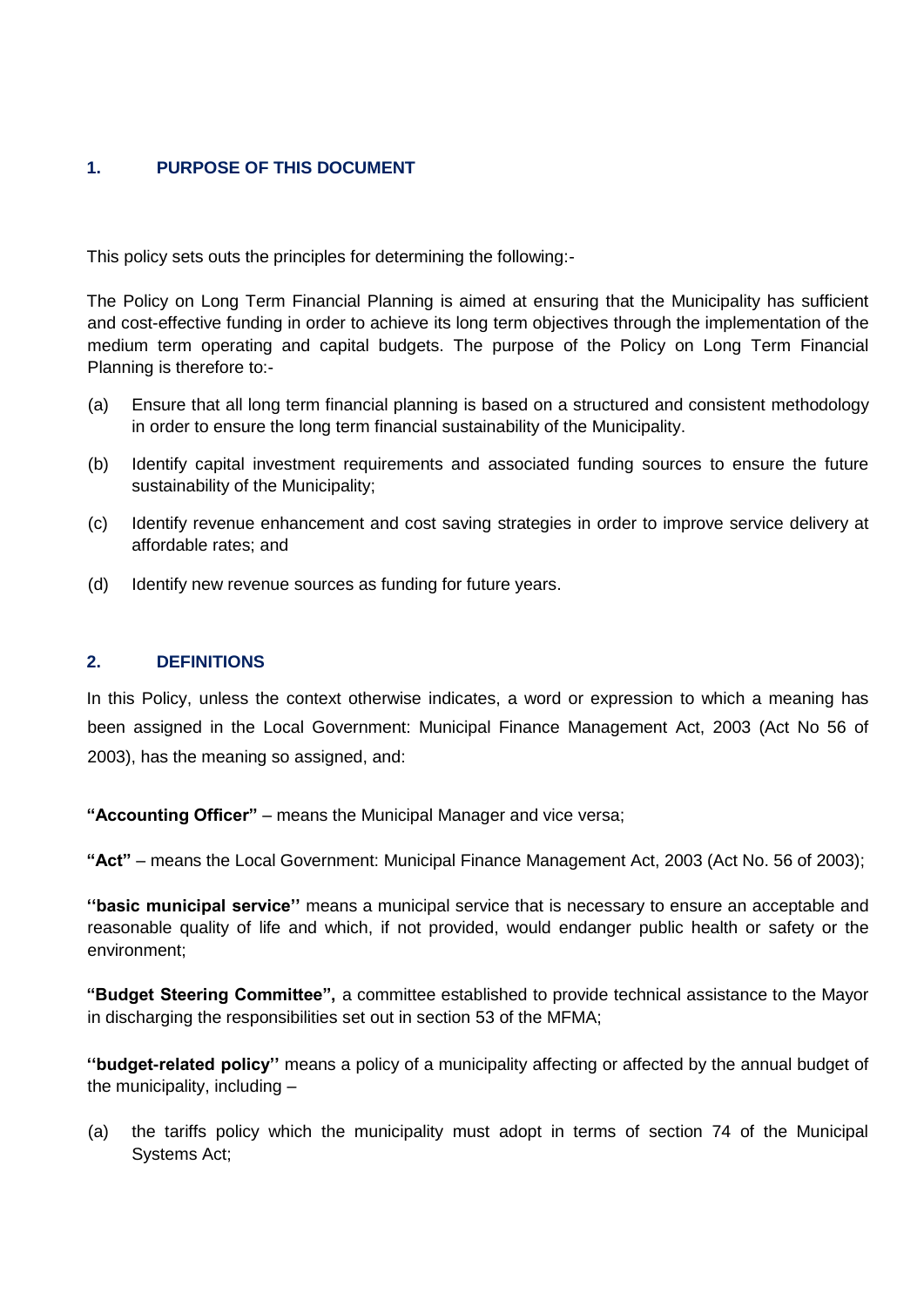- (b) the rates policy which the municipality must adopt in terms of legislation regulating municipal property rates; or
- (c) the credit control policy which the municipality must adopt in terms of section 96 of the Municipal Systems Act;

**"Chief Financial Officer"** – means an officer of the Municipality, designated by the Municipal Manager to be administratively in charge of the financial affairs of the municipality;

**"Council" or "Municipality"** – means the Municipal Council of Example Municipality as referred to in Section 18 of the Municipal Structures Act;

**"Creditor"** – in relation to a municipality, means any person or service provider to whom money is owing by the Municipality;

**"Debt"** – means –

- (a) a monetary liability of obligation created by a financing agreement, note, debenture, bond, overdraft or the issuance of municipal securities; or
- (b) a contingent liability such as that created by guaranteeing a monetary liability or obligation of another.

**"Financing Agreement"** means any long-term agreement, lease, instalment purchase contract or hire purchase agreement under which the Municipality undertakes to pay the capital cost of property, plant or equipment over a period of time;

**"Financial year"** – means a year ending 30 June;

**"Financial Statement"** – means statements consisting of at least –

- (a) a balance sheet (statement of financial position);
- (b) an income statement (statement of financial performance);
- (c) a cash-flow statement;
- (d) any other statements that may be prescribed; and (e) any notes to these statements.

**"IDP"** means the Integrated Development Plan;

**"LTFP"** means Long Term Financial Plan;

**''long term debt''** means debt repayable over a period exceeding one year;

**"MBRR"** means the Municipal Budget and Reporting Regulations;

**"MFMA"** means the Municipal Finance Management Act No 56 of 2003;

**"MTREF"** means Medium Term Revenue and Expenditure Framework, as prescribed by the MFMA. It sets out indicative revenue and projected expenditure for the budget year, plus two outer financial years;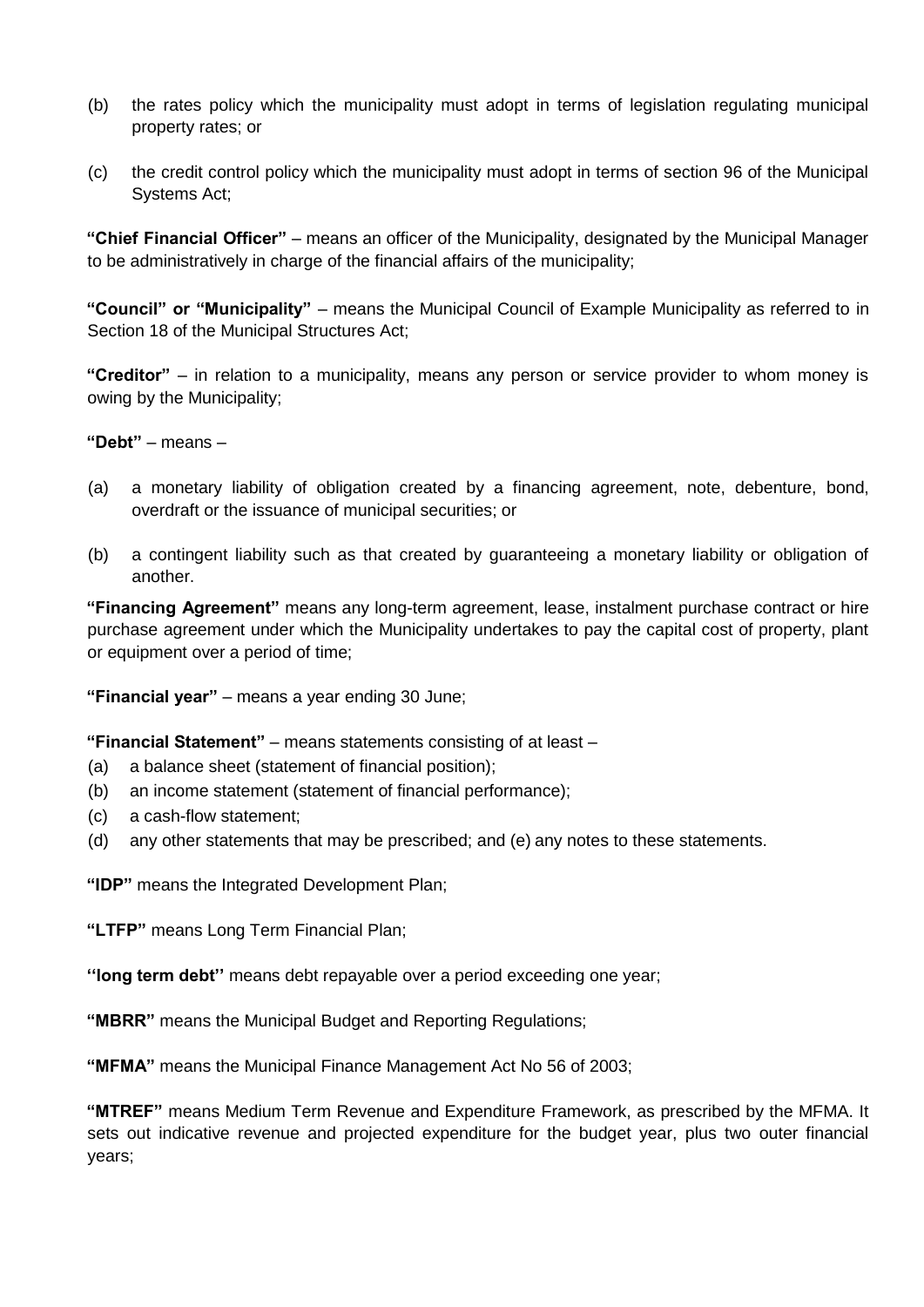**"Municipal debt instrument"** – means any note, bond, debenture or other evidence of indebtedness issued by a municipality, including virtual or electronic evidence of indebtedness intended to be used in raising debt;

**''municipal tariff''** means a tariff for services which a municipality may set for the provision of a service to the local community, and includes a surcharge on such tariff;

**''National Treasury''** means the National Treasury established by Section 216(1) of the Constitution and section 5 of the Public Finance Management Act;

**"Short Term"** refers to a period up to 1 (one) year;

**"Medium Term"** refers to a period between 3 (three) and 5 (five) years;

**"Long Term"** refers to any of 5 (five) years and longer

**"Security"** – means a lien, pledge, mortgage, cession or other form of collateral intended to secure the interest of a creditor; and

**"Short Term Debt"** – means a debt which is repayable over a period not exceeding 12 months.

#### **3. OBJECTIVES**

The annual updated LTFP should identify the following:

- (a) Assumptions and parameters to be used to compile the Operating and Capital budgets over the next MTREF;
- (b) Future Operating revenue and expenditure projections based on assumptions and parameters;
- (c) Future affordability of projected Capital Plans;
- (d) The level of infrastructure development required to achieve the Municipal priorities, within the funding restrictions; and
- (e) External funding requirements in respect of long term debt.

#### **4. APPROVAL AND EFFECTIVE DATE**

The policy will be effective as from 1 July 2019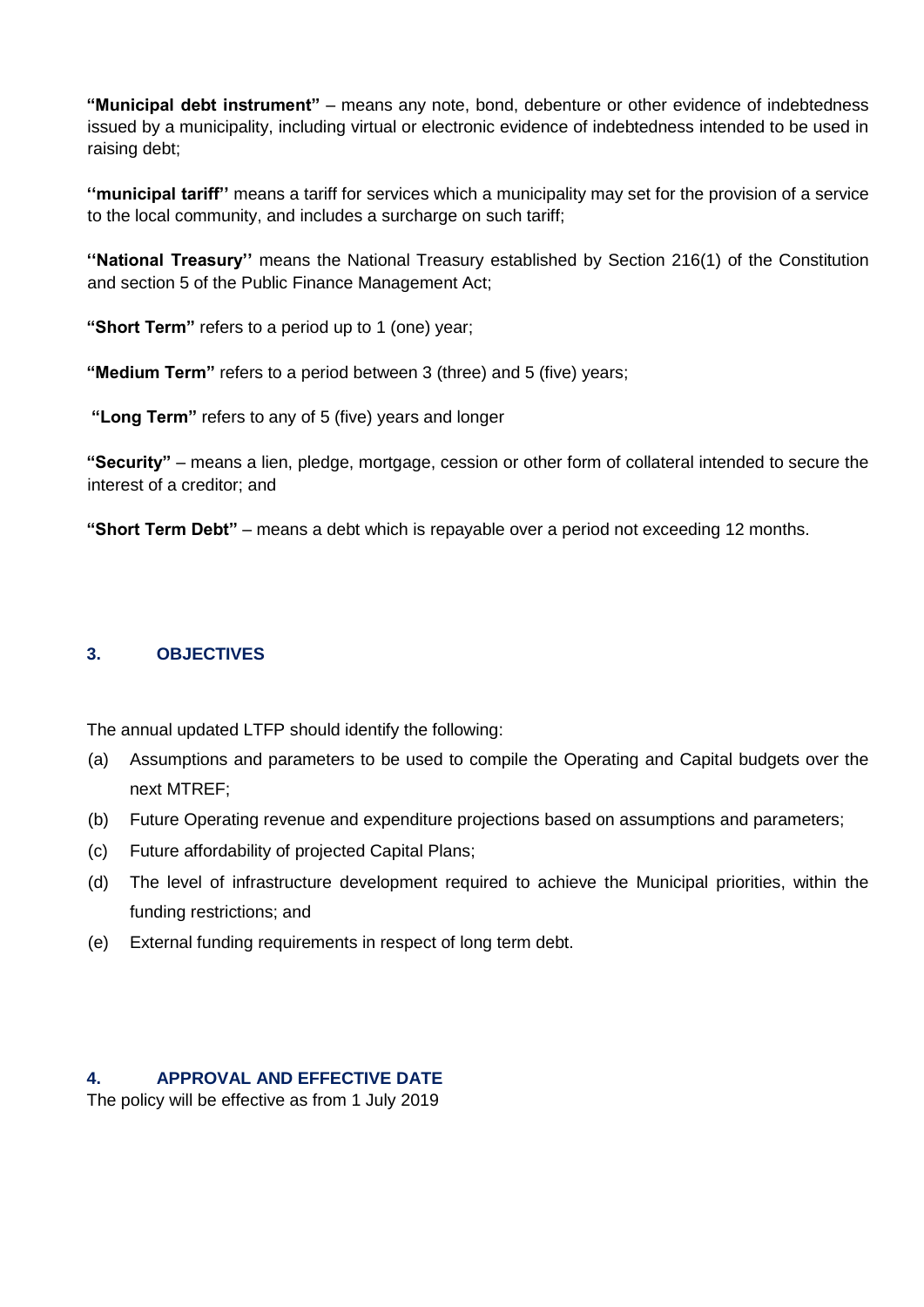## **5. RELATIONSHIP WITH OTHER POLICIES**

This policy needs to be read in conjunction with other relevant adopted policies of the municipality, including the following:

- **Delegation of Powers;**
- **Accounting Policy;**
- Credit Control and Debt Collection Policy;
- Indigent and Free Basic Services Policy;
- **Budget funding and reserves Policy**
- Cost containment policy,
- **6. REFERENCES**

The following references were observed in compiling this document:

- Municipal Finance Management Act, 2003
- Municipal Systems Act, 2000
- Municipal Structures Act, 1998
- Accounting Standards Board
- MFMA Circular 18 & 44
- MFMA Budget Circular 51
- Municipal Budget and Reporting Regulations, 2008
- Government Gazettes (30013 & 31021)
- Generally Recognised Accounting Practice

#### **7. PRINCIPLES**

The policy is based on the following principles:- (a) Viability and sustainability of the municipality;

- (b) Optimisation of the municipal revenue basket, taking into consideration the following:
	- Grant funding is optimally utilised and managed; and
	- Effective credit control and debt collection, ensuring optimal revenue collection in the context of the socio-economic environment.
- (c) Continuous improvement and expansion in service delivery framework, and (d) Effective financial strategies.

During the process of compilation of the LTFP the Municipality should take cognisance of the following additional factors regarding the process:-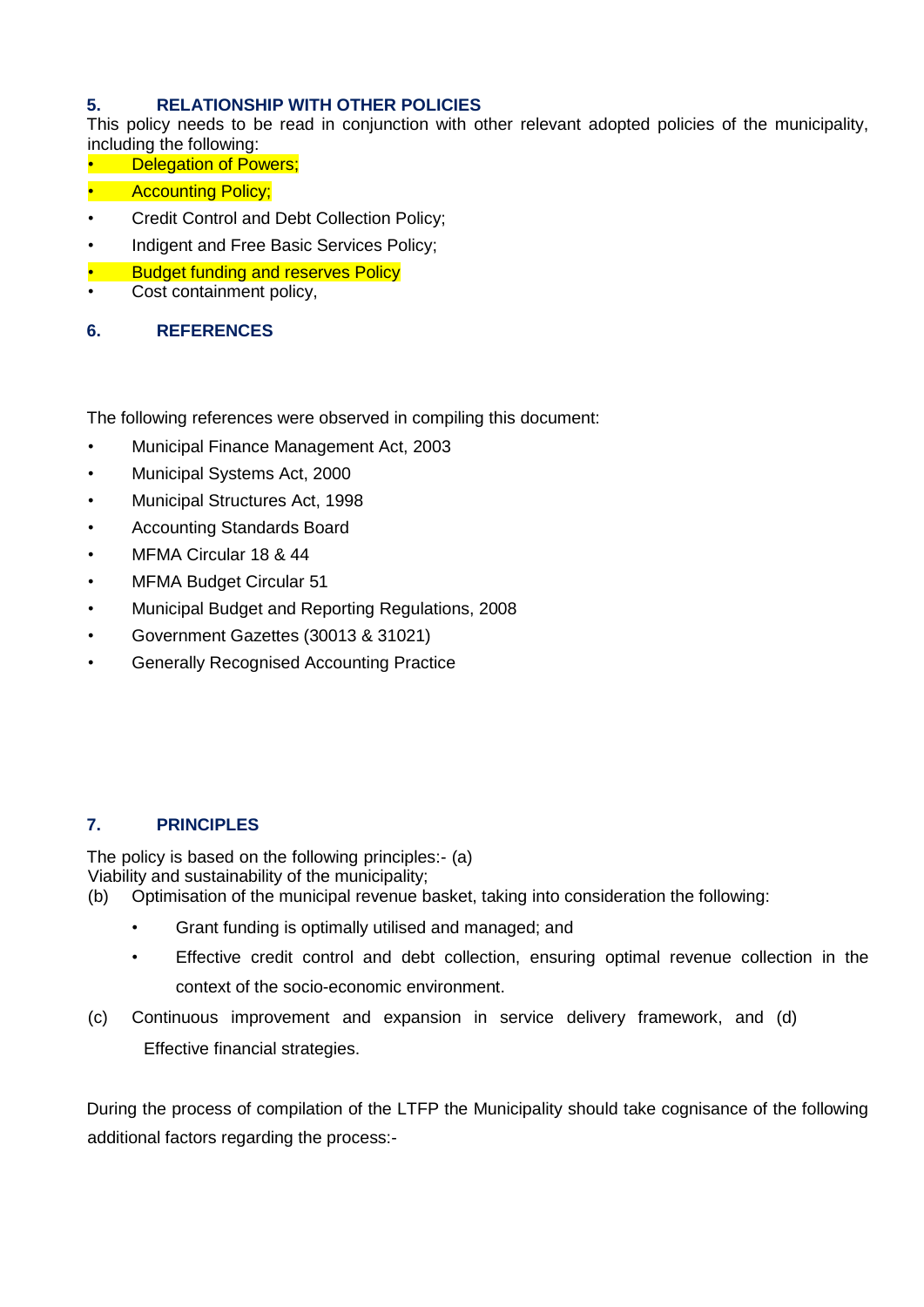- (c) A collaborative and visionary process. The LTFP does not just forecast the status quo into the future but considers different possible scenarios.
- (d) A combination of technical analysis and strategising. Long-term forecasts and analysis are used to identify long-term imbalances and financial strategies are developed to counteract these imbalances or inequities.
- (e) An anchor of financial sustainability and policy development. The plan develops big-picture and long-term thinking among elected and appointed Councilors and Officials and also aims to ensure alignment and credibility of the IDP.
- (f) Long term in nature. The plan will cover five (5) years.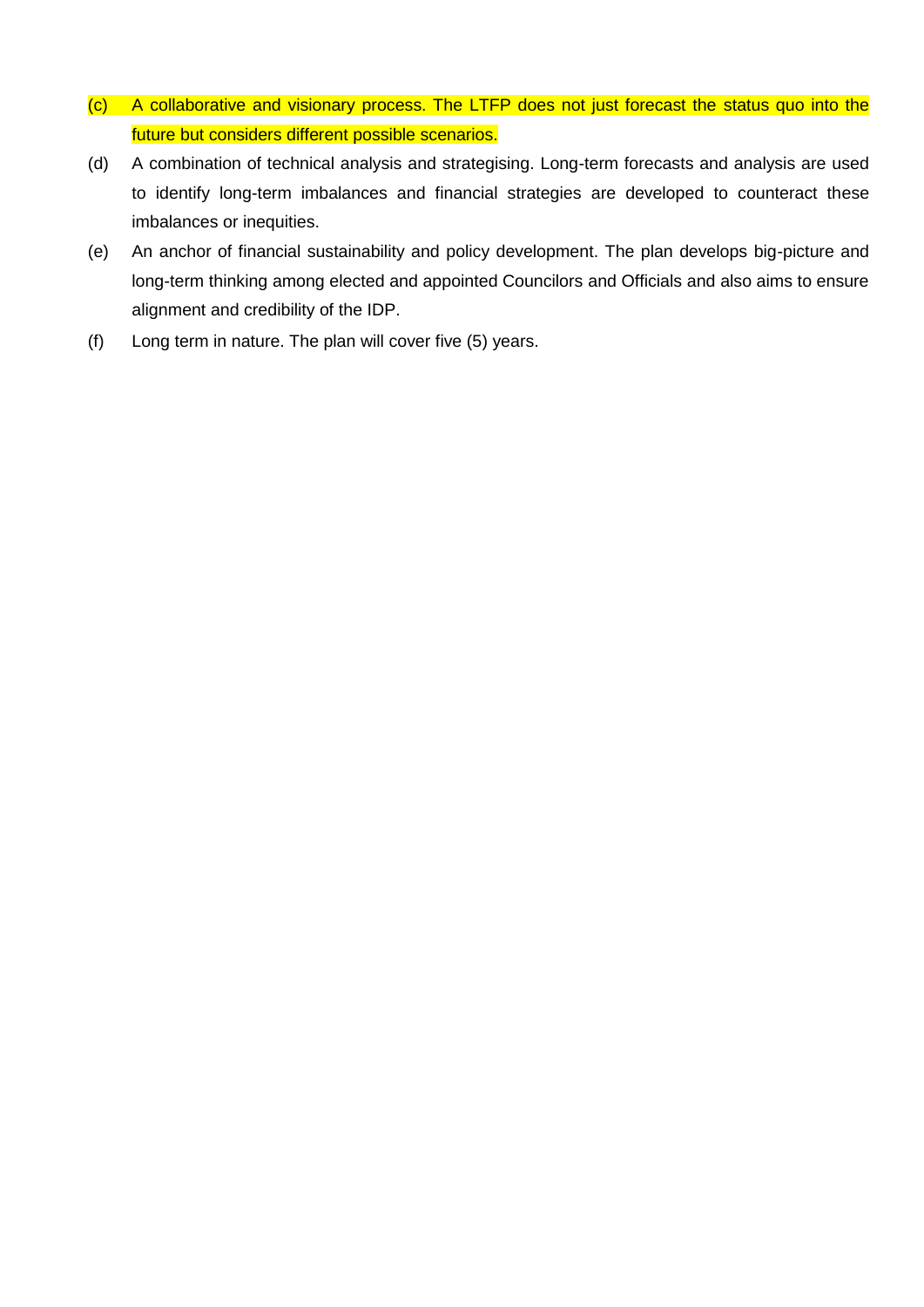# **8. DEVELOPMENT OF A FINANCIAL PLAN**

**9.1 Process map** 

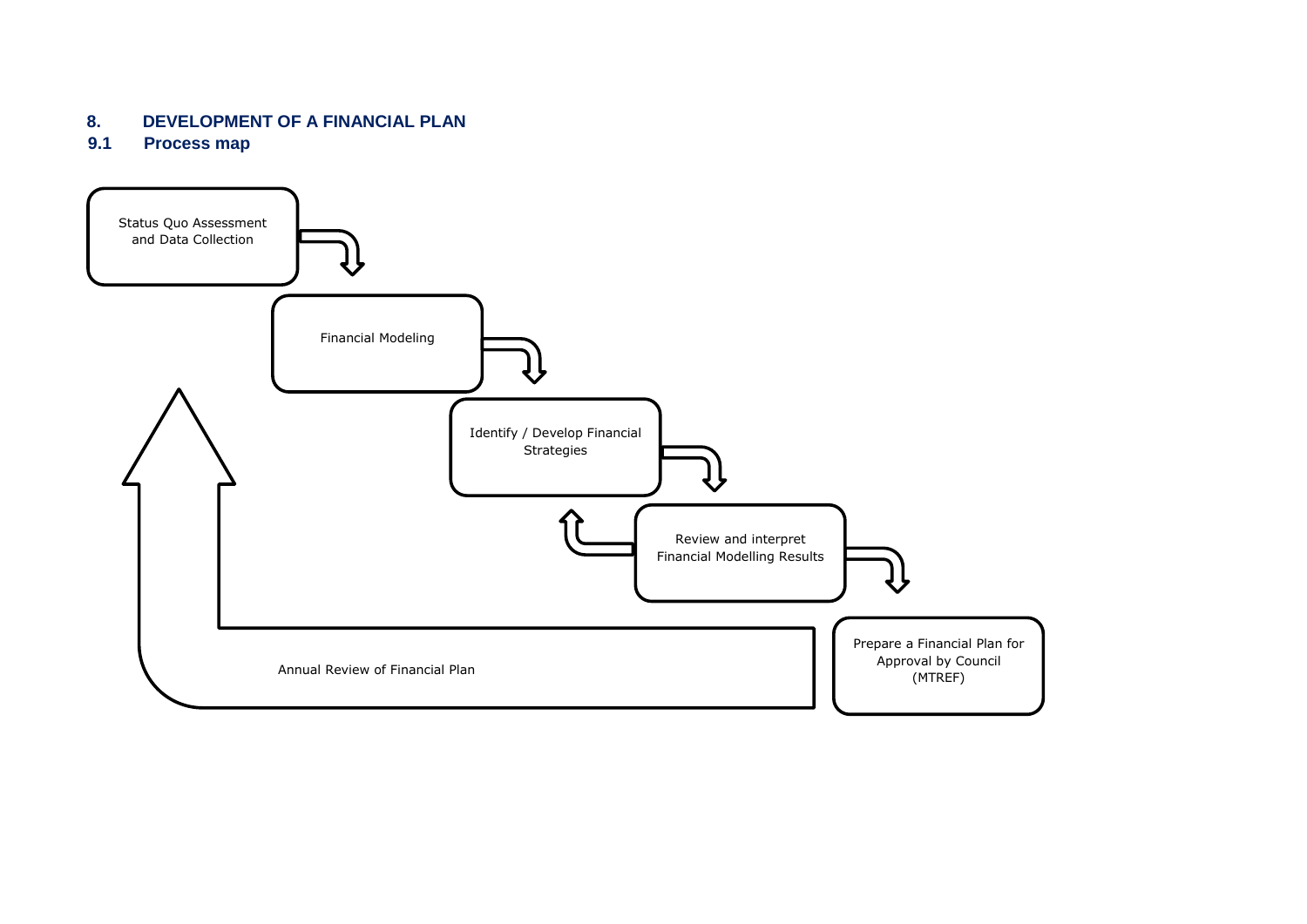#### **8.2 Status Quo assessment and data collection**

Perform a Status Quo assessment under the following criteria:-

- (a) The Municipality's current financial status;
- (b) Audit Outcome for prior Financial Years;
- (c) Current revenue sources, internal and external proportion of revenue;
- (d) Main cost drivers impacting on the sustainability of the Municipality;
- (e) Determine the main expenditure categories and the scale of each;
- (f) Identify internal and external factors, which influence expenditure levels;
- (g) Loan and liability obligations;
- (h) Status of municipal infrastructure;
- (i) Repairs and maintenance and refurbishments as per the Infrastructure Asset Management Plans;
	- (j) Distribution Losses;
- (k) Reviewing the Municipality's funding requirements as per: financial plan; and
	- IDP.
- (l) Ability to finance capital expenditure;
- (m) Trends and the implications including the financial problems; opportunities and constraints/risks facing the Municipality;
- (n) Powers and Functions of the Municipality;
- (o) Service backlogs and population projections in order to determine service needs; and (p) Summarise the gaps and challenges to be addressed in the financial and funding plan.

In reviewing the current revenue sources in terms of:

- (a) Existing service charges and fees.
- (b) Options for increasing user charges and fees based on:
	- the impact of inflation;
	- other cost increases;
	- number of registered indigents;
	- the adequacy of the coverage of costs and current competitiveness of rates; and  $\Box$  impact on households, particularly poorer households.
- (c) The nature and extent, purpose and predictability of National and Provincial Grants and Agency Payments.
- (d) Future opportunities and threats in terms of revenue:
- (e) Other revenue opportunities, such as leases and the sale of non-core assets.
- (f) Revenue constraints, such as maximum service charges and poor payment levels.
- (g) Potential threats to Municipal revenue, including changes in Grant allocations.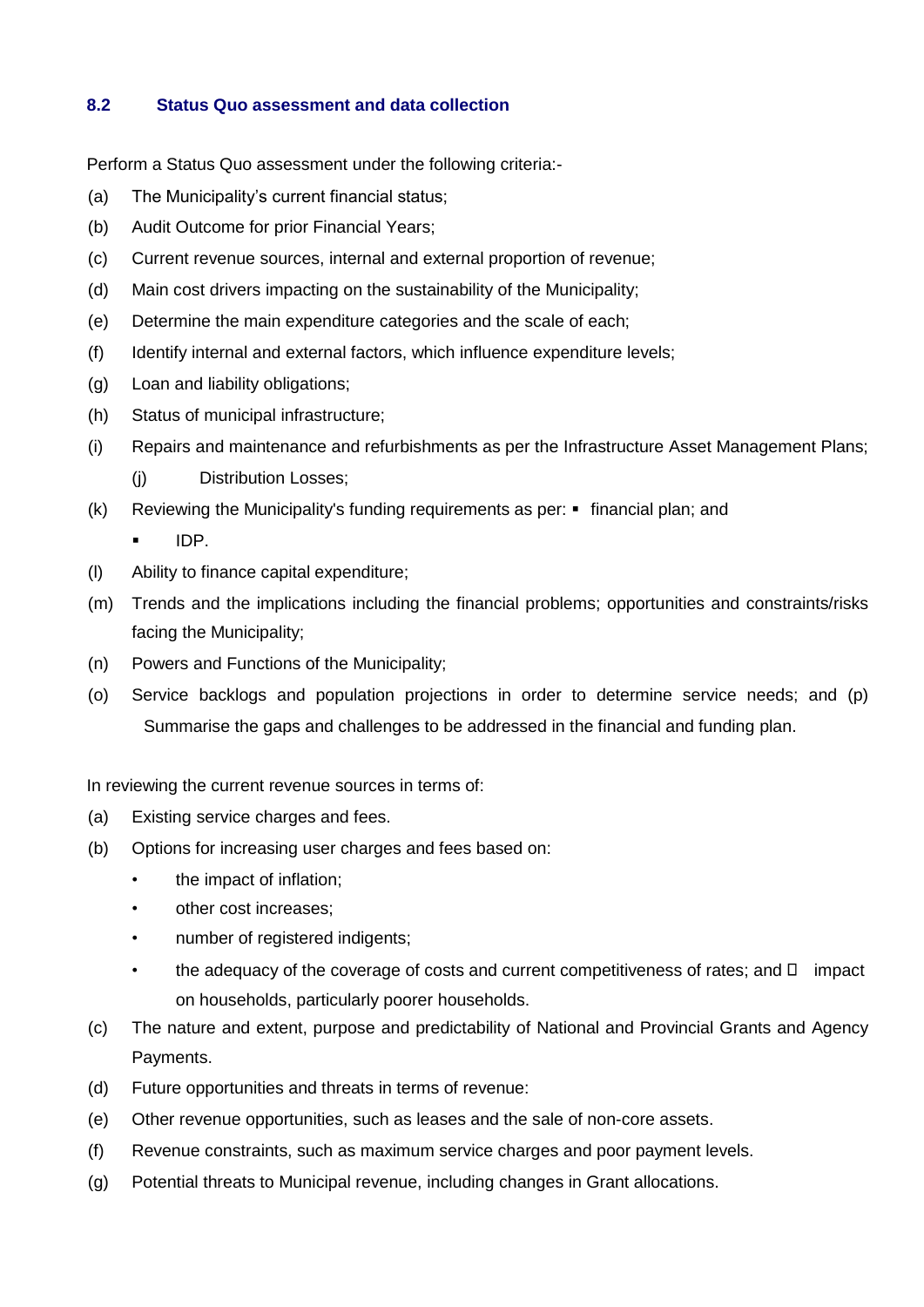- (h) Potential expansion of the current revenue base.
- (i) Factors, which influence revenue collections.

Other non-financial issues to consider during status quo analysis

- (a) Proposed organisational structure and assessing its cost implications;
- (b) Proposed community projects and programmes by Departments, such as Housing and Health, and assessing their cost implications; and
- (c) Current state of Information Communication and Technology

#### **8.3 Financial Modeling**

Upon completion of the status quo assessment, resulting in an understanding of the Municipality's financial position, the next phase is to determine the Municipality's financing need over the mediumterm:-

- (a) Develop a financial forecast model to identify immediate opportunities and risks; and
- (b) To identify future opportunities and risks.

This entails determining what expenditure the Municipality plans to undertake over the medium-term and what its financing requirements are likely to be and how these can be funded either internally or externally.

As the Municipality evolves and expands its service delivery framework, so do those of the National Government. Long term community development and economic development projects will therefore also be included under this phase.

#### **8.4 Financial Strategies**

A key feature of the LTFP is to give effect to the Municipality's financial strategies. These strategies should include:

- (a) Increasing funding for asset maintenance and renewal;
- (b) Continuous improvement to the financial position;
- (c) Ensuring affordable debt levels to fund the capital budget;
- (d) Maintaining fair, equitable and affordable rates and tariff increase;
- (e) Maintaining or improving basic municipal services;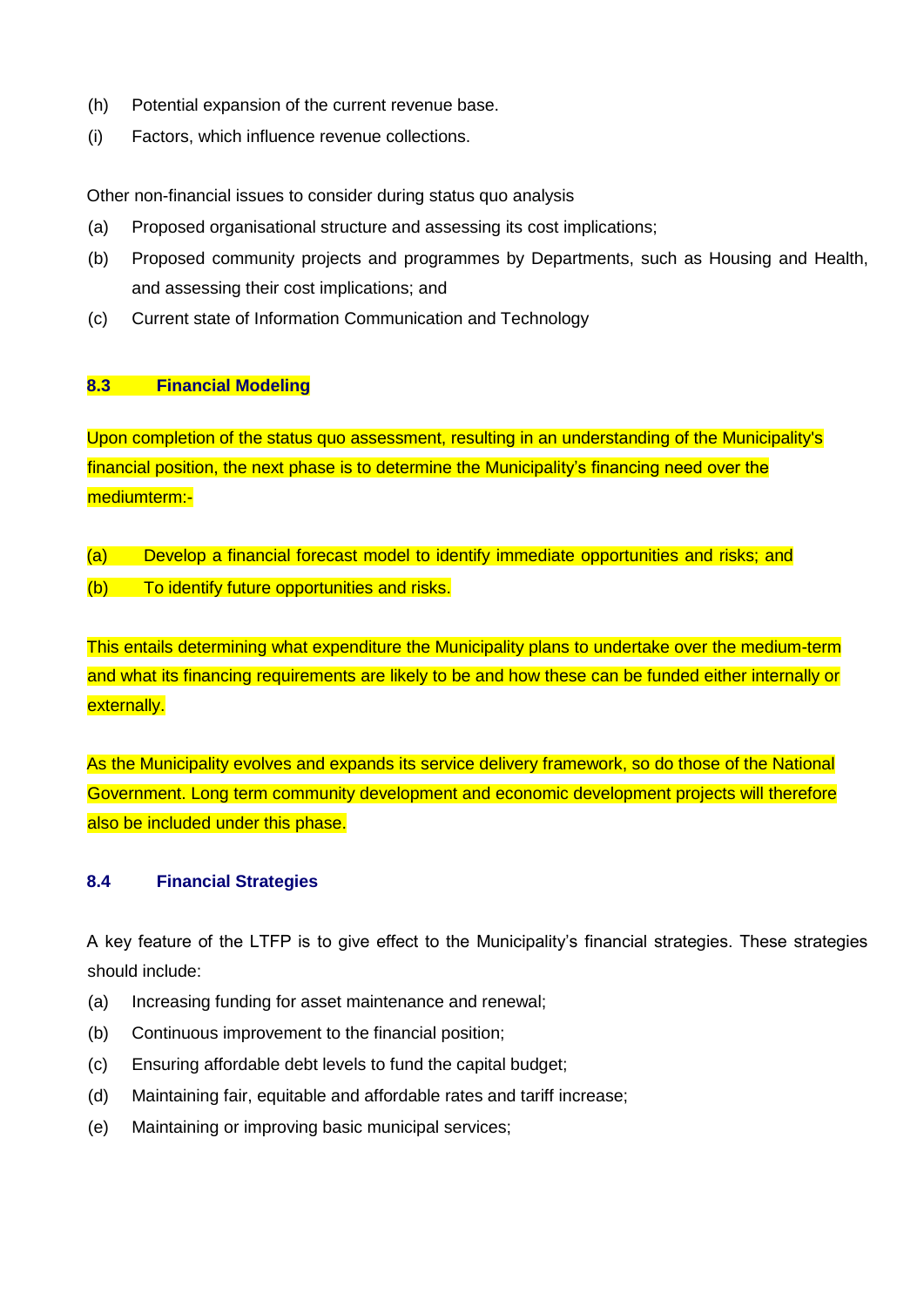(f) Achieving and maintaining a breakeven/surplus Operating budget; and (g) Ensuring full cost recovery for the provision of internal services.

#### **8.5 Analyse Results**

For the short-term needs of the Municipality based on the Financial Modelling, perform scenario planning to identify the optimum balance between revenue collection and municipal spending, taking into account the following:-

- (a) Potential revenue enhancement strategies which may have an immediate impact on the revenue base of the Municipality;
- (b) Evaluate cost saving mechanisms to minimise the cost of effective service delivery; and
- (c) Current infrastructure investments and maintenance programs which may influence revenue streams or the cost of service delivery.

#### **8.6 Prepare Financial Plan**

The Long Term Financial Plan should indicate the following:- (a)

Illustrate the projected result for a five (5) year period.

- (b) Forecasting of revenues and the forecasting of expenditures into a single financial forecast.
- (c) Finalisation of the Financial Plan includes collating all financial data and develop a financial plan that:
	- a. Identifies future revenue projections based on current and projected revenue streams, as well as those projects required to achieve these projections;
	- b. Identifies future expenditure frameworks and cost of service delivery based on current and projected expenditure patterns;
	- c. Identifies the level of infrastructure development required to achieve the municipal priorities, within the funding restrictions; and
	- d. Identifies external funding requirements required for capital investment.

#### (d) Commencement preparation of plan date, approval date of plan

#### **8.7 Annual Review**

The success of the LTFP lies in continuous revision:

(a) The financial plan must be reviewed on an annual basis as part of the annual review of the IDP and updated with at least the following information: -